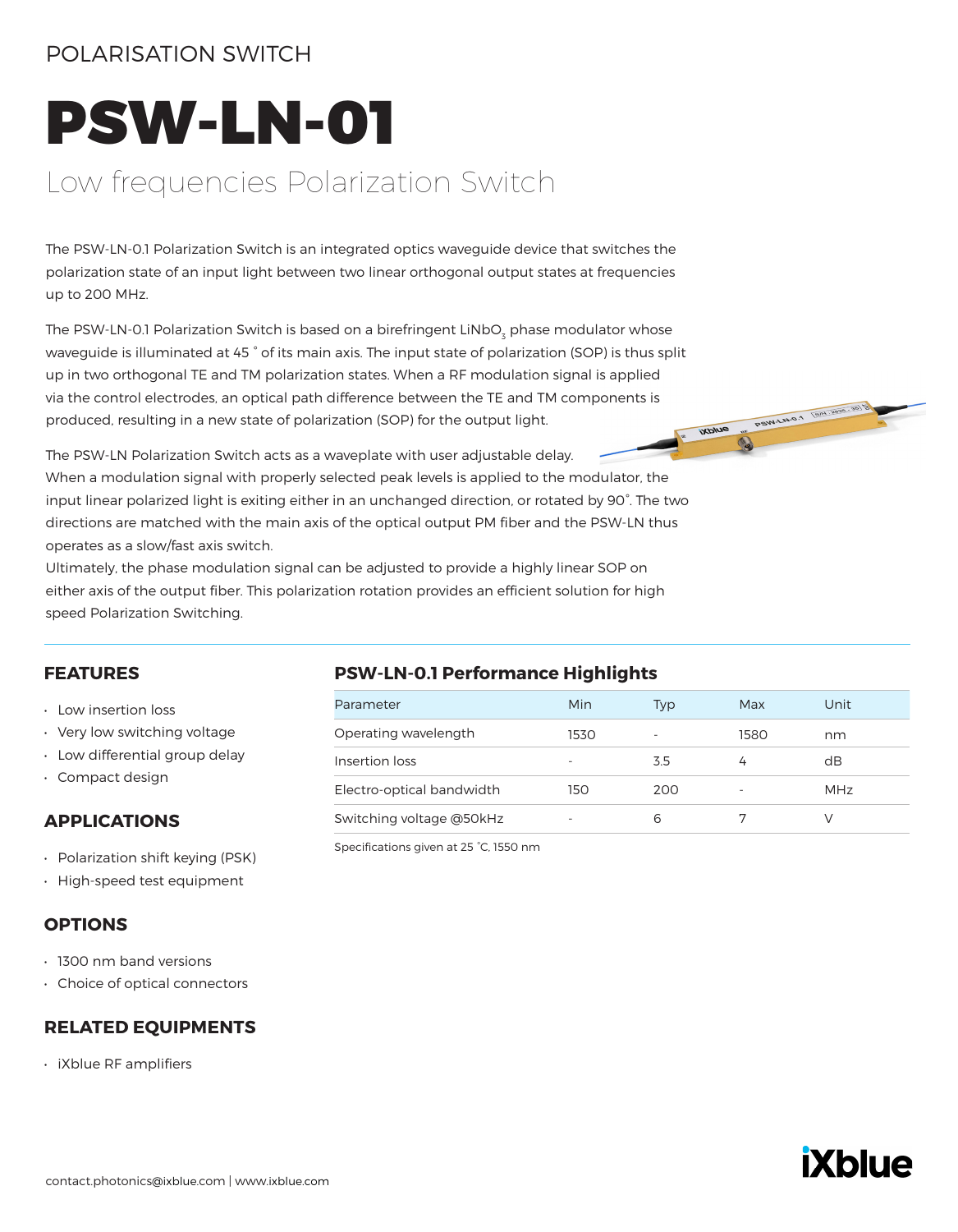# POLARIZATION SWITCH | **PSW-LN-0.1** | 2/3

# PSW-LN-0.1 200 MHz Polarization Switch

### **Electrical Characteristics**

| Parameter                  | Symbol                    | Condition                | Min                      | Typ    | Max                      | Unit       |
|----------------------------|---------------------------|--------------------------|--------------------------|--------|--------------------------|------------|
| Electro-optical bandwidth  |                           | RF electrodes            | 150                      | 200    | $\overline{\phantom{a}}$ | <b>MHz</b> |
| Switching voltage @50 kHz  | 50 kHz                    | RF electrodes            | $\overline{\phantom{a}}$ | 6      |                          |            |
| Switching voltage @150 MHz | 150 MHz                   | RF electrodes            |                          |        |                          |            |
| RF input impedance         | $\angle$ <sub>in-RF</sub> | $\overline{\phantom{0}}$ | $\overline{\phantom{a}}$ | 10 000 | $\overline{\phantom{a}}$ |            |

### **Optical Characteristics**

| Parameter                     | Symbol                   | Condition                | Min                      | Typ                          | Max                      | Unit |
|-------------------------------|--------------------------|--------------------------|--------------------------|------------------------------|--------------------------|------|
| Crystal                       | $\overline{\phantom{0}}$ | $\overline{\phantom{0}}$ |                          | Lithium Niobate X-Cut Y-Prop |                          |      |
| Operating wavelength          | Λ                        | $\overline{\phantom{a}}$ | 1530                     | 1550                         | 1580                     | nm   |
| Insertion loss                | IL                       | Without connectors       | $\overline{\phantom{0}}$ | 3.5                          | 4                        | dB   |
| Polarization dependent loss   | PDL                      | $\overline{\phantom{a}}$ | $\overline{\phantom{a}}$ | $\overline{\phantom{a}}$     |                          | dB   |
| Polarization extinction ratio | <b>PER</b>               | $\overline{\phantom{a}}$ | 18                       | 20                           |                          | dB   |
| Optical return loss           | ORL                      | $\overline{\phantom{a}}$ | -40                      | -45                          | $\overline{\phantom{a}}$ | dB   |

All specifications given at 25 °C, 1550 nm, unless differently specified.

### **Absolute Maximum Ratings**

Stresses in excess of the absolute maximum ratings can cause permanent damage to the device. These are absolute stress ratings only. Functional operation of the device is not implied at these or any other conditions in excess of those given in the operational sections of the data sheet. Exposure to absolute maximum ratings for extended periods can adversely affect device reliability.

| Parameter                | Symbol    | Min                      | Max   | Unit |
|--------------------------|-----------|--------------------------|-------|------|
| Modulation voltage range | $EV_{in}$ | $-20$                    | $+20$ |      |
| Optical input power      | $OP_{in}$ | $\overline{\phantom{a}}$ | 20    | dBm  |
| Operating temperature    | ОТ        |                          | $+70$ |      |
| Storage temperature      | ST        | -40                      | $+85$ | °∩   |